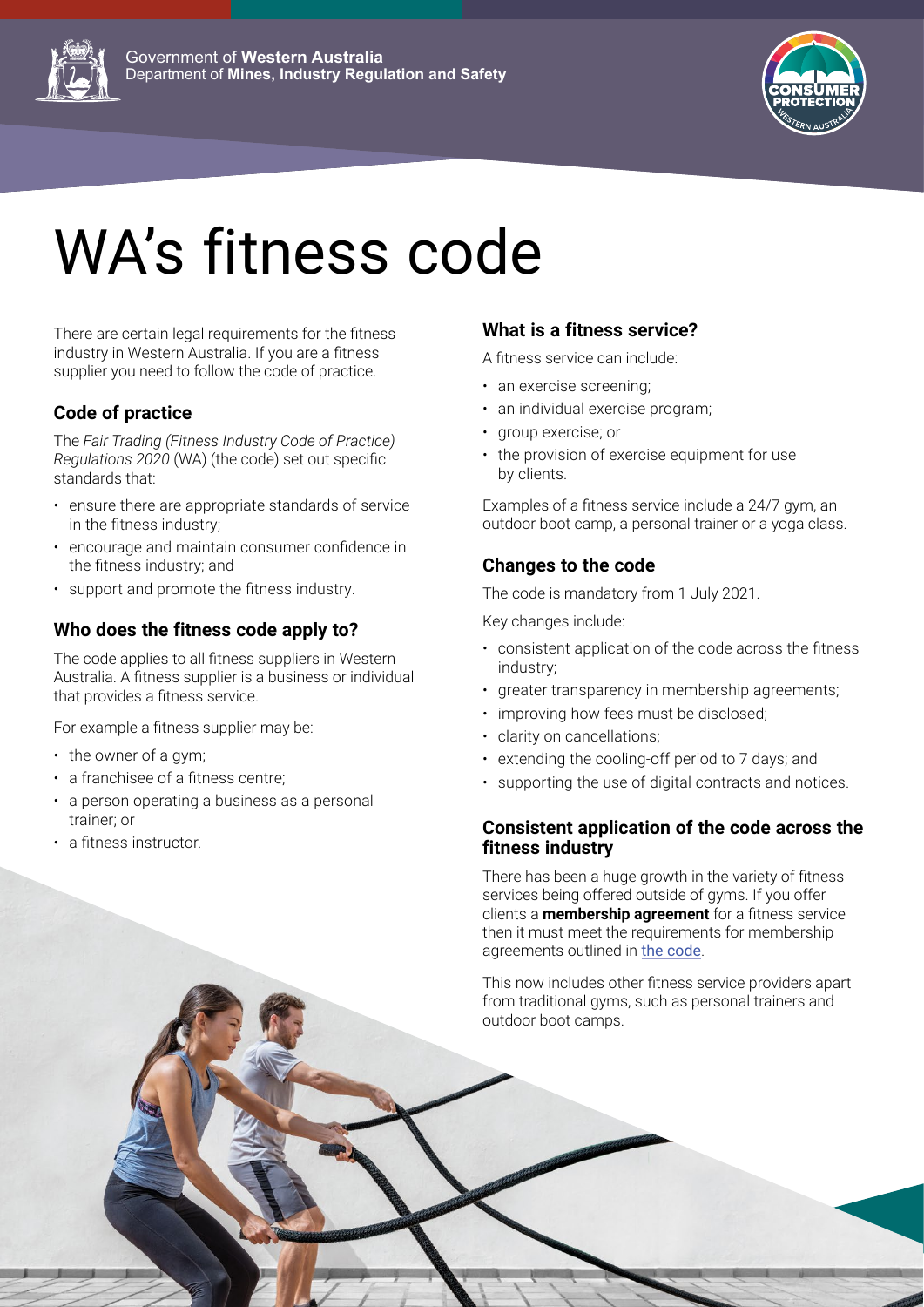#### **Disclosure of fees**

The code has specific disclosure requirements to help consumers compare and understand options. Transparent pricing makes comparisons easier. A fitness service must publicly provide the following information:

- $\checkmark$  a clear description of the service;
- $\checkmark$  the monthly or fortnightly charges;
- $\checkmark$  detail of any other fees including fees for early termination;
- $\checkmark$  the minimum term for any contract (if any);
- $\checkmark$  any exclusions or important conditions, limitations or restrictions; and
- $\checkmark$  the total minimum cost associated with membership.

These improvements allow consumers to compare fitness services online. The code makes it clear that a consumer should not have to meet with someone to get information about a fitness membership.

#### **Membership agreements**

Fitness services may use digital membership agreements. Contents and layout of contracts are set out in the code. Membership agreements must now start with an agreement summary. This summary will support digital contracts and help consumers understand their responsibilities and the costs involved.

An agreement summary must include:

- a description of the services offered;
- the term of the agreement;
- if the agreement is fixed term when it ends;
- if it is ongoing when any initial term ends;
- a statement indicating there is 7 day cooling-off period;
- details of all fees and charges including total amount of fees and charges payable; and
- any exclusions, limitations or restrictions in relation to the fitness service.

If the client is under 18 years of age the membership must be signed and dated by a parent or guardian. The code continues to limit the length of pre-paid memberships to 12 months.

#### **Membership cancellations**

Details on how to cancel a membership, and how to do it electronically, must be in all membership agreements.

Members can cancel a fitness membership agreement by giving written notice.

- $\checkmark$  Cancellations must always be in writing but do not have to be on a specific form.
- $\checkmark$  Membership can be cancelled by email.
- $\checkmark$  A fitness service provider must cancel any linked direct debit agreements when a membership is cancelled.

#### During the cooling-off period

Members can cancel in the 7 day cooling-off period by giving notice in writing.

The fitness service can charge the member:

- an administration fee that reflects their administration costs, if specified in the agreement; and
- a fee for any fitness services you have already used and not paid for.

The cancellation will take effect immediately.

Cooling-off period is 7 days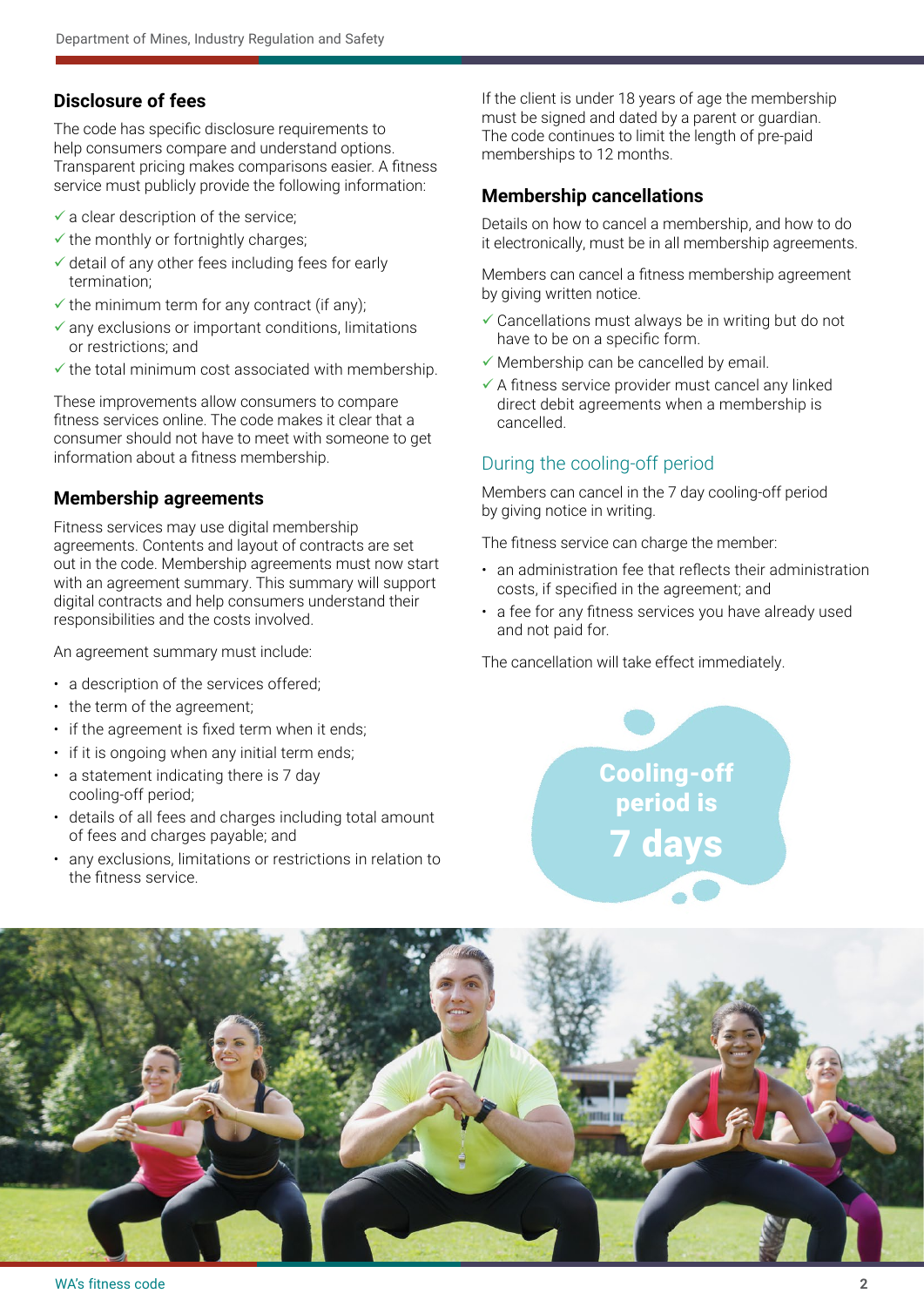#### Due to permanent illness or incapacity

Members can cancel if they have a permanent illness or incapacity that stops them using the fitness service by:

- giving notice in writing; and
- providing a medical certificate that confirms the permanent illness or incapacity.

The cancellation will take effect immediately.

When a membership is cancelled due to permanent illness or incapacity the fitness service can charge a fee for any fitness services you have already used but not paid for.

#### For other reasons

Members can cancel for any other reason by giving written notice to the fitness service.

The membership will finish after:

- the end of any notice period specified in the agreement; and
- no more than 30 days from the date they provided written notice.

If a membership is cancelled for other reasons the fitness service can continue to charge for the notice period specified in the agreement.

If a membership is cancelled before the end of an initial term, the fitness service can also charge a termination fee, if it is in the membership agreement.

A fitness service must confirm they have received a request to cancel within 7 days of receiving it.

The confirmation must be in writing and include:

- amount of the last payment due; and
- the date the termination takes effect.

It is not OK to:

- $\times$  require someone to cancel a membership in person;
- **x** need written cancellation on a specific form;
- $\times$  continue accepting direct debit payments after the membership is cancelled;
- $\times$  expect the consumer to separately cancel a third party direct debit contract set up by the fitness provider;
- **x** require an excessive notice period; and
- $\times$  charge fees not related to financial loss incurred due to the cancellation.

These practices are all **prohibited** under the code.

Suppliers must now notify members before the automatic renewal of their memberships. This will give members a chance to cancel at the end of a minimum term without penalty.



### **Cooling-off period**

The fitness code now has a 7 day minimum cooling-off period for membership agreements. Members can cancel in the 7 day cooling-off period by giving notice in writing.

The cancellation will take effect immediately.

## Cooling-off period is 7 days

#### **General rules of conduct**

The code promotes a high standard of conduct for fitness suppliers. The code promotes client confidentiality, being truthful and an ethical sales process.